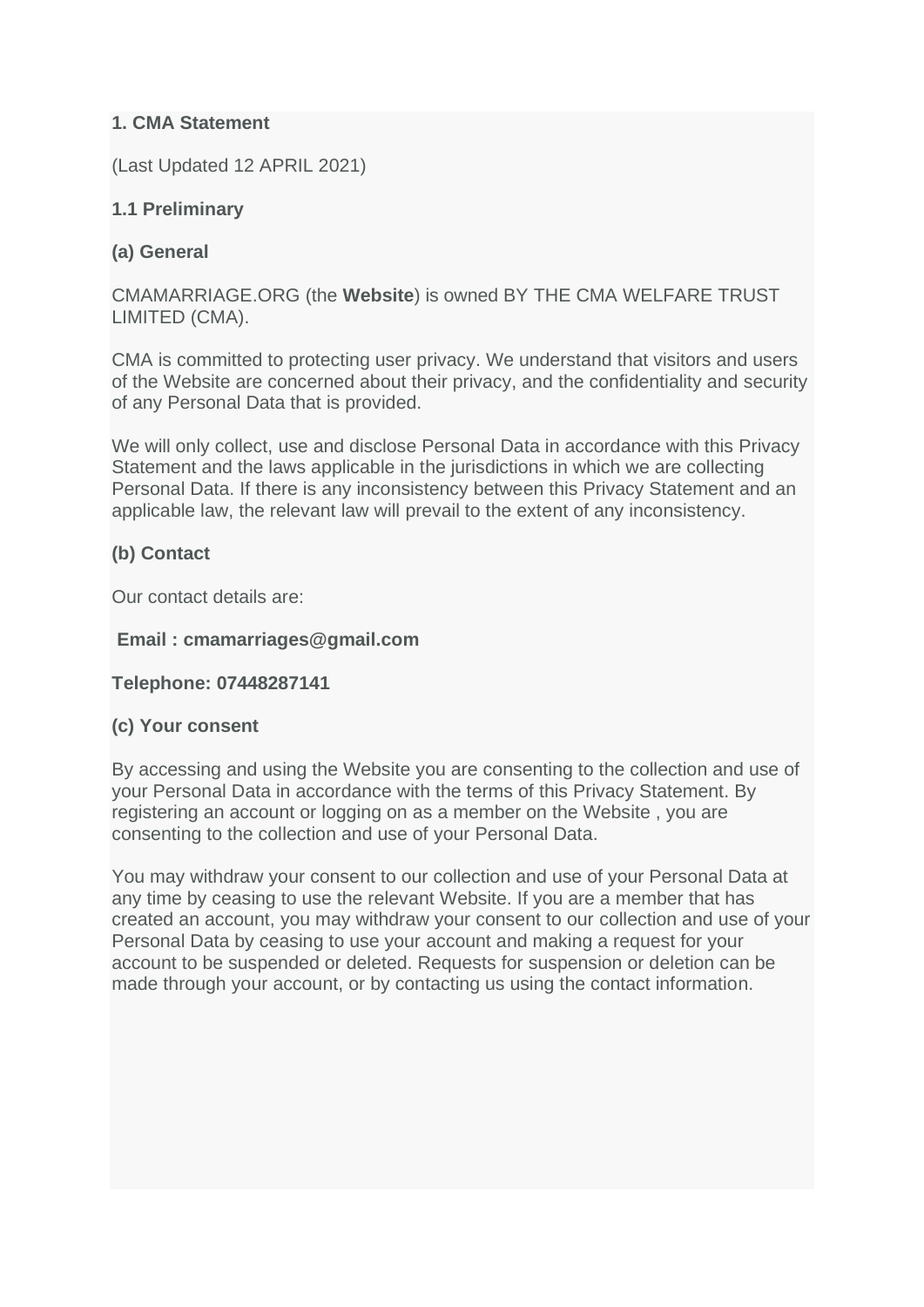### **1.2 Anonymity**

Due to the nature of the services provided by CMA it is impractical for us to deal with you without knowing your full name. When you register for our services you are required to identify yourself and use truthful and accurate information.

### **1.3 Collection of data**

#### **(a) All users**

Whenever you (including non-member users) visit our Website, our servers automatically record information for statistical purposes about your usage of the Website such as:

**(i)** the type of browser used; **(ii)** the referring URL; **(iii)** the IP address; **(iv)** the number and type of pages viewed; **(v)** the date and time of visits; and **(vi)** the exit URL.

This information we collect about you is not Personal Data and, in any event, remains anonymous. We do not link the anonymous information to any other Personal Data unless you have either registered as a member or logged on as a member at the time of use. Accordingly, if you have not identified yourself on the Website, such as by registering as a member or logging on as a member, we will not link a record of your usage of our Website to you personally.

#### **(b) Members**

Upon your registration as a member we collect information about you in order to provide you with the full benefits of membership. We collect non-identifying information as well as Personal Data from you directly when you first register, and also from time to time thereafter if you provide us with additional information.

Personal Data which may be collected by CMA includes:

**(i)** your full name; **(ii)** your email address; **(iii)** your residential address; **(iv)** your phone number; **(v)** a photograph of you; **(vi)** your age; **(vii)** your occupation; **(viii)** a description of your appearance; **(ix)** your credit card and billing information (if provided by you).

For legal compliance and to properly enable you to utilize our services, we may also collect certain Special Category Personal Data including: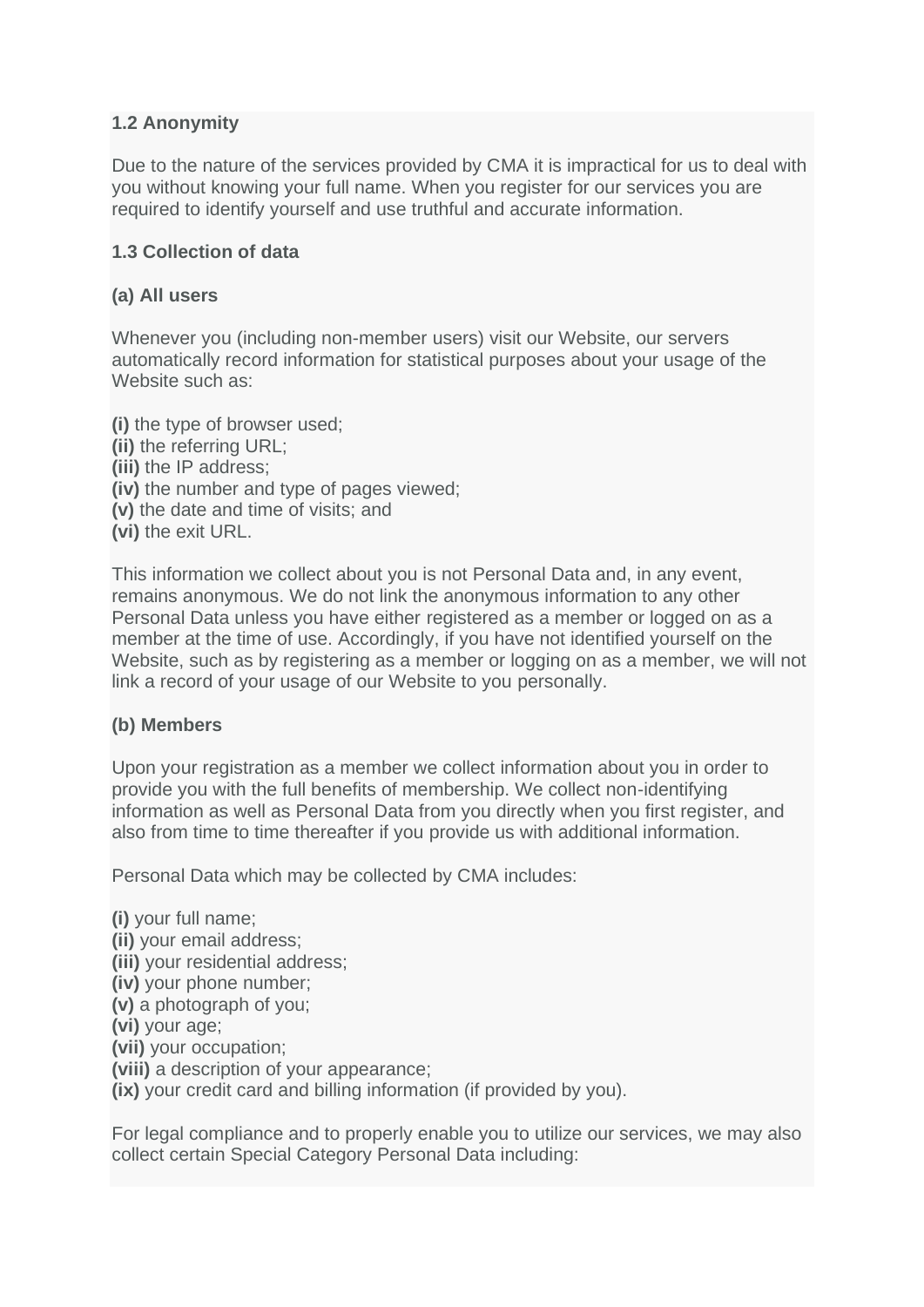**(i)** your racial or ethnic origin;

**(ii)** your political opinions;

**(iii)** your religious beliefs or affiliations;

**(iv)** your philosophical beliefs or trade union membership;

**(v)** your health;

**(vi)** your sexual preferences, practices or orientation; and

**(vii)** your criminal record (if you are a resident of the USA).

**By accessing and using the Website you are explicitly consenting to the collection and use of your Special Category Personal Data in accordance with the terms of this Privacy Statement.**

#### **(c) Cookies and other tracking technologies**

To improve your experience on our Website, we may use cookies and other tracking technologies, such as pixel tags, web beacons, device IDs, or advertising IDs.

Our Website uses Google Analytics, a service which transmits website traffic data to Google servers in the United States. Google Analytics does not identify individual users or associate your IP address with any other data held by Google. We use reports provided by Google Analytics to help us understand website traffic and web page usage.

You can customize or opt out of Google Analytics for Display Advertising using the Ads Settings for your Google account.

Our Website uses cookies and other tracking technologies to support Google Analytics for:

**(i)** Google Marketing Platform integrations;

**(ii)** Demographic and Interest Reporting;

**(iii)** Display Advertising including Remarketing and Google Display Network Impression Reporting to advertise our services online;

**(iv)** optimizing and personalizing ad services based on your past visits to our Website; and

**(v)** reporting the use of ad services and interactions with ad impressions and how they are related to visits to our site.

Cookies and other tracking technologies may also be used to support analytics by other third parties.

### **(d) Third party interactions**

We may allow third parties, including authorized service providers, advertising companies, data management platforms, and ad networks to serve advertisements on our Websites.

These companies may use tracking technologies (such as cookies, pixel tags, web beacons, device IDs, or advertising IDs) to collect information about users who view or interact with their advertisements. Any information that these third parties collect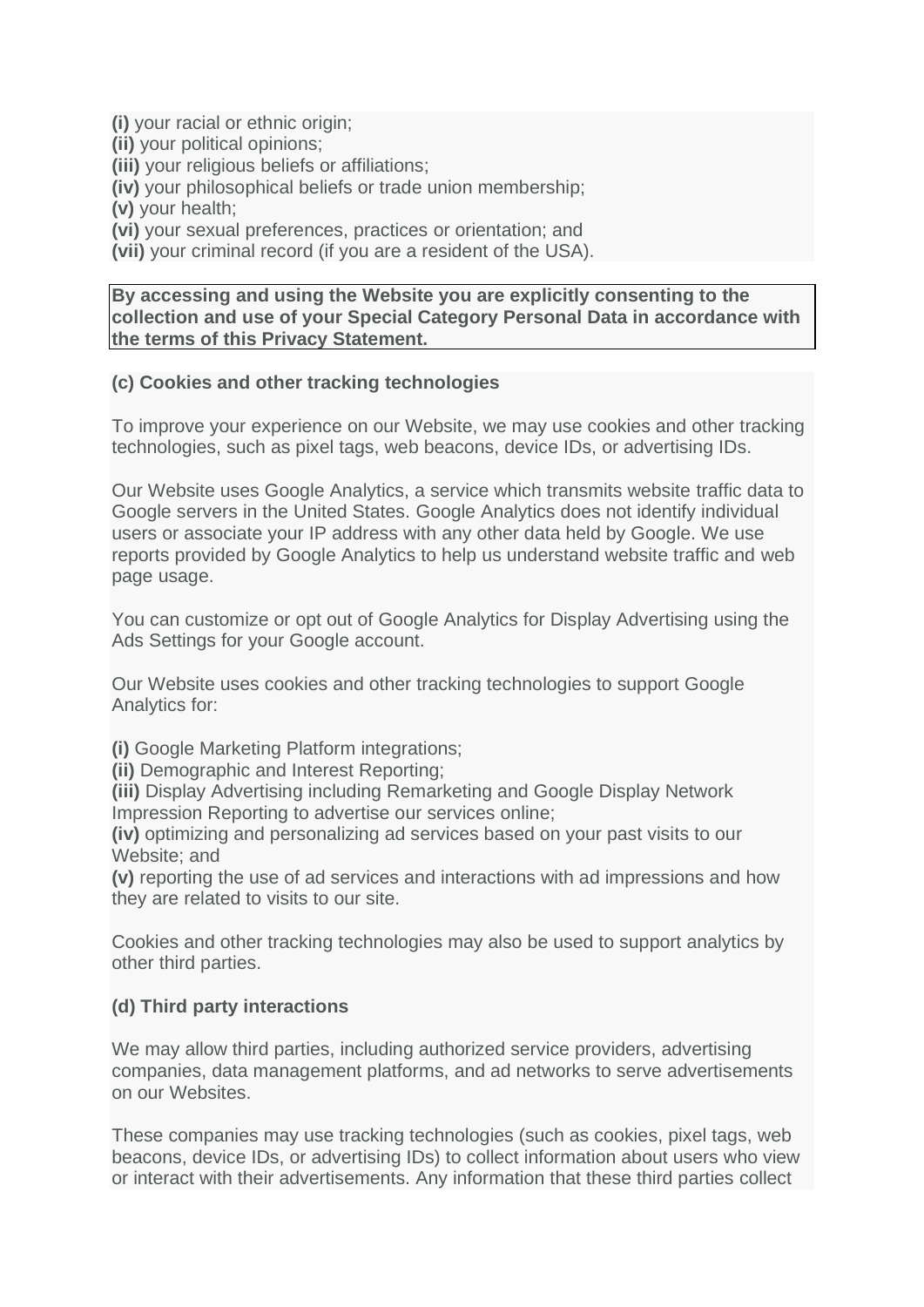via cookies is completely anonymous and is non-identifiable. Examples of such third parties include: 360, Adobe, Akamai, Appnexus, Baidu, Bing, Cake, chargeback.com, Criteo, District M, Ecom Services, Facebook, Firebase, Google Ads, Google Ads Manager, Google Analytics, HotJar, Index Exchange, Naver, Olark, Oracle, Publift, Pubmatic, Pusher, RayGun, Rubicon Project, SDL, Sentient, Taboola, TikTok, Twitter, Urban Airship, Visa Inc, Yahoo, Yandex, Zendesk, Zero **Bounce** 

There are also a number of places on our Website where you may access third party websites that do not operate under this Privacy Statement and that we do not control. Such third party websites may collect your Personal Data. We recommend that you consult the privacy policy of all third party websites that you visit.

### **(e) Social media**

.

CMA may interface with social media sites such as Facebook, Twitter, YouTube, Instagram, Pinterest, Weibo and others. If you choose to "like" or "share" information from our Website through these services, you should review the privacy policy of the relevant service. If you are a member of a social media site, the interfaces may allow the social media site to connect your visits to this Website with other Personal Data.

# **1.4 Purposes of collecting, holding, using and disclosing Personal Data**

# **(a) Collect from you only**

Where it is reasonable or practical to do so we will only collect Personal Data about you from you directly.

### **(b) Purposes of collecting Personal Data**

We will only collect Personal Data that is reasonably necessary for:

**(i)** enabling us to process your application for membership and enabling us to provide services to you (including creating your publicly viewable profile, allowing members to search for suitable members and providing mechanisms for communication between members);

**(ii)** our internal research and statistical purposes (including market segmentation and customer value analysis);

**(iii)** enabling us to forward to you other information or material which we believe may be of interest to you;

**(iv)** enabling a payment processor to process payments that you make to us; and **(v)** any other purpose specified in our Website Terms of Use available on our **Website** 

(the "Primary Purpose").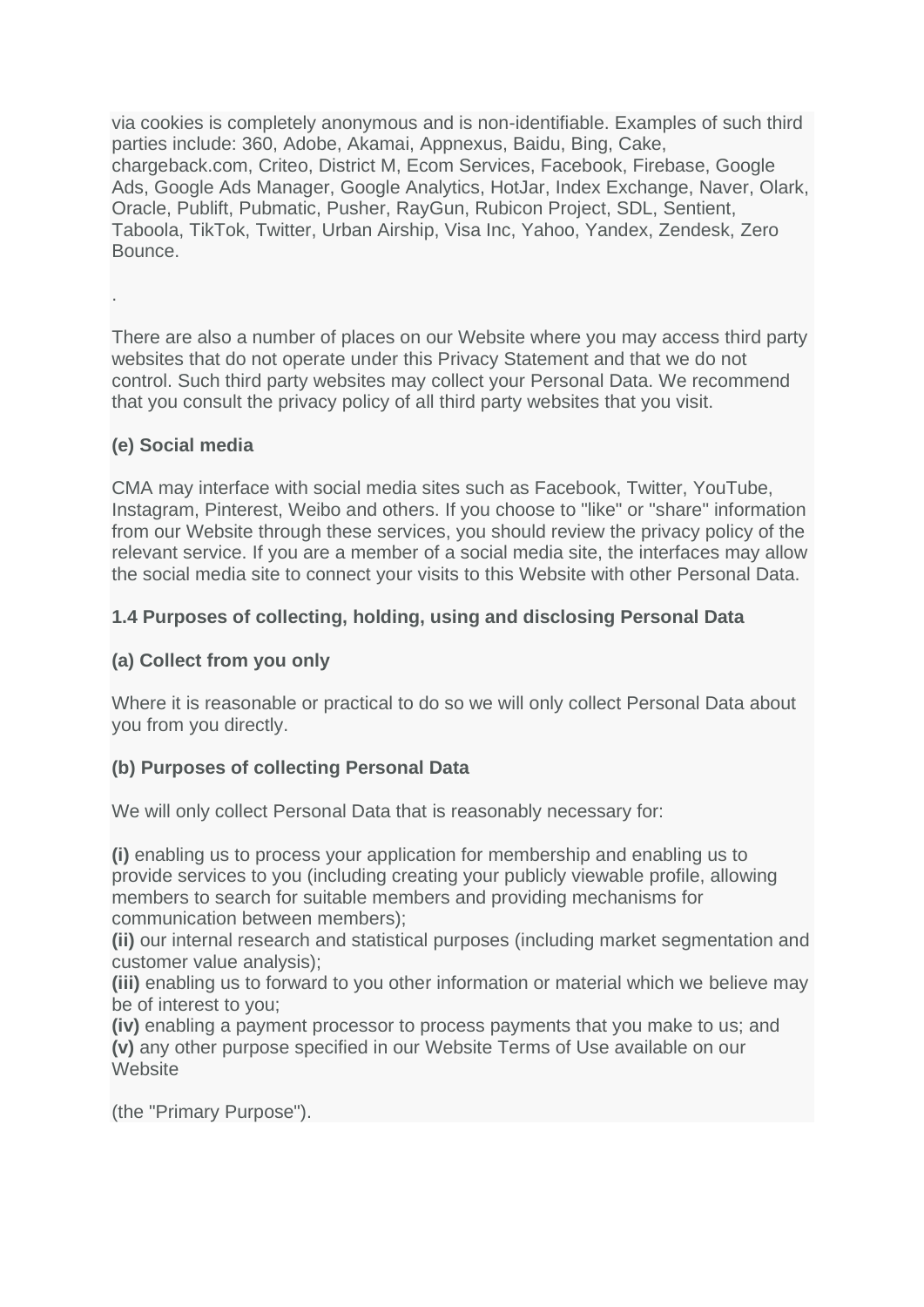**We do not sell Personal Data to any third parties or provide Personal Data to third parties for any business purpose (unless that business purpose has been specifically referred to in this Privacy Statement).**

#### **(c) Use and disclosure of Personal Data**

Use of Personal Data for the Primary Purpose will include the use of Personal Data in automated decision-making processes.

We will only use or disclose Personal Data about you for a purpose other than the Primary Purpose (being a "**Secondary Purpose**") where the following apply:

**(i)** the Secondary Purpose is related to the Primary Purpose and, if the Personal Data is Special Category Personal Data, the Secondary Purpose is directly related to the Primary Purpose; and

**(ii)** you would reasonably expect us to use or disclose the Personal Data for the Secondary Purpose; or

**(iii)** you have consented to the use or disclosure for the Secondary Purpose; or **(iv)** the use or disclosure of the Personal Data is required or authorized under law, regulation or court order.

In order to promote our products and services to you, we may also provide a hash of your email address (and no other Personal Data) to third parties, such as Facebook, in order to better target our advertising to you, by using products such as Facebook's Custom Audiences.

A comparison of your hashed email address will only be for the purpose of promoting our goods and services to you and will not be used by that third party for any other purpose. The comparison of the hash of your email address will not be used to identify you or your email address, and no further information about you will be provided by us to that third party.

**You may withdraw your consent to our use of your Personal Data for the Primary and Secondary Purposes at any time by contacting us using the contact information contained in clause 1.1(b) of this Privacy Statement. However, this may affect or limit your ability to use the Website.**

#### **(d) Holding of Personal Data**

We will use best practice processes and take all reasonable steps to protect Personal Data that we hold from:

- **(i)** misuse, interference, and loss; and
- **(ii)** unauthorized access, modification, or disclosure.

In the unlikely event that there is a serious data breach that is likely to result in a risk to your rights and freedoms, we will without undue delay notify the appropriate supervisory authority in your jurisdiction. Where there is a high risk that a serious data breach will impact upon your rights and freedoms, we will also notify you of that breach.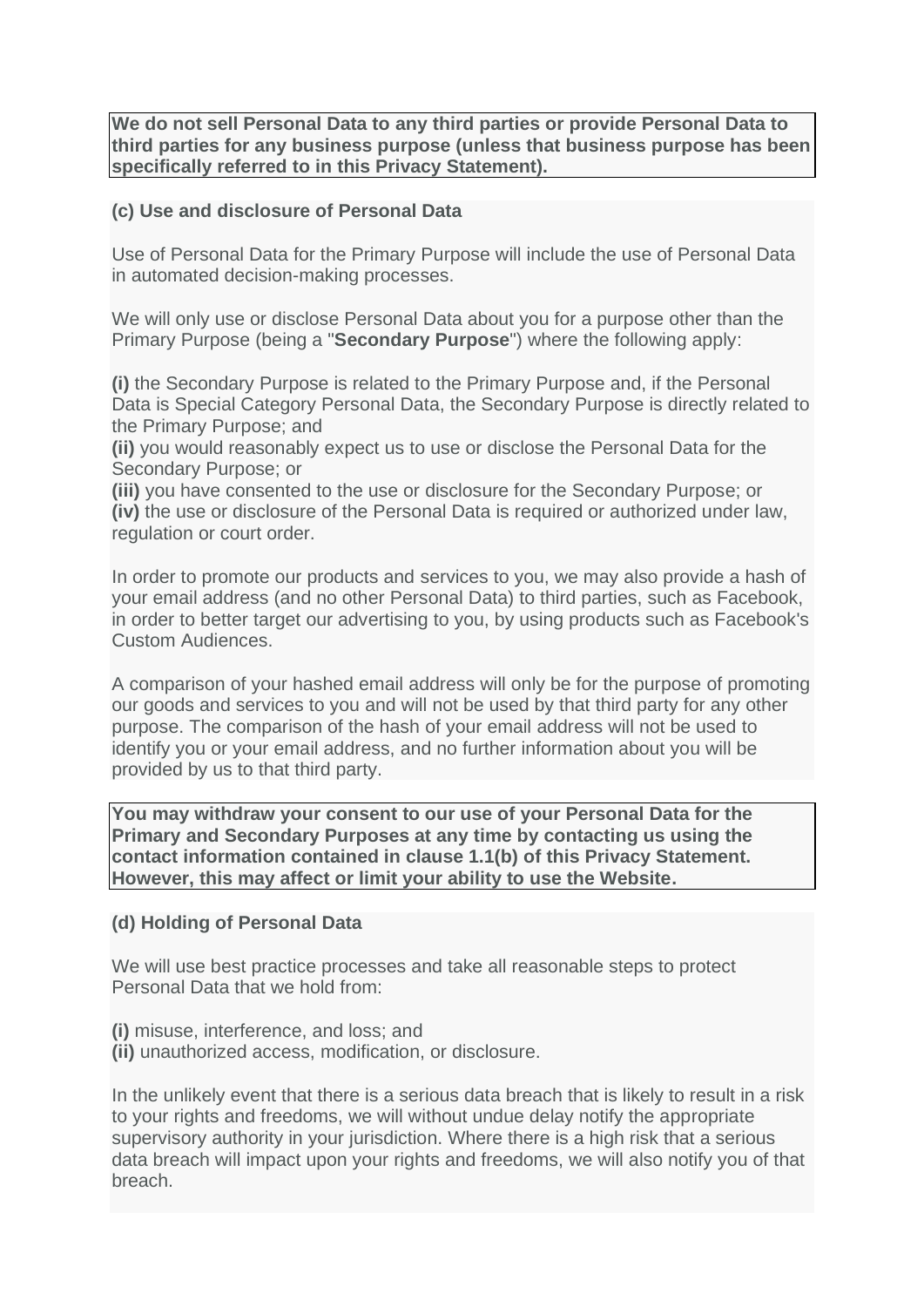#### **(e) Overseas disclosures**

Any profile information that you have provided to us will be publicly viewable on your profile, irrespective of the location of the viewer. By creating a profile you acknowledge that overseas recipients will be able to view your profile.

In order to provide customer support, perform back office functions, perform fraud prevention tasks, or provide services to you we may need to allow our staff or suppliers (who may be located or whose resources may be located other than your country of residence) to access your profile information, billing information or other Personal Data that you have supplied.

We have implemented security measures to protect the security of your Personal Data. However, as with any transfer of data, there are still risks of data breaches. There may be instances where your Personal Data is transferred to third party countries and international organizations, which have not been the subject of an adequacy decision by the General Data Protection Regulation Commission, or a ruling by the equivalent supervisory authority in your jurisdiction. Such transfers are necessary in order for us to perform our obligations set out in the Cma Website Terms of Use and for us to deliver our services to you.

**By providing your Personal Data and Special Category Personal Data you are explicitly consenting to the international transfer and processing of such data in accordance with this Privacy Statement, in full and informed knowledge of the risks associated with such transfers and processing.**

You may withdraw your consent at any time by contacting us using the contact information contained in clause 1.1(b) of this Privacy Statement. However, this may affect or limit your ability to use the Website.

In all other circumstances we will only disclose Personal Data to a Third Party Country recipient or International Organization if the disclosure of the information is required or authorized by law, regulation or court order.

### **(f) Unsolicited information**

If we collect Personal Data which we have not sought or requested about you, and if we determine we are legally permitted to collect that information, we will deal with that information in accordance with the terms of this Privacy Statement. In all other circumstances, we will destroy or de-identify the relevant Personal Data as soon as practicable, where it is lawful and reasonable to do so.

### **(g) Information not confidential**

Any material or information provided by you for inclusion in any member profile will be treated as non-confidential and non-proprietary. We may use such material or information without restriction. Specifically, CMA will use such material or information (including any profile information, photographs, video or audio recordings) that you have provided to us in order to copy your profile into any other relevant dating site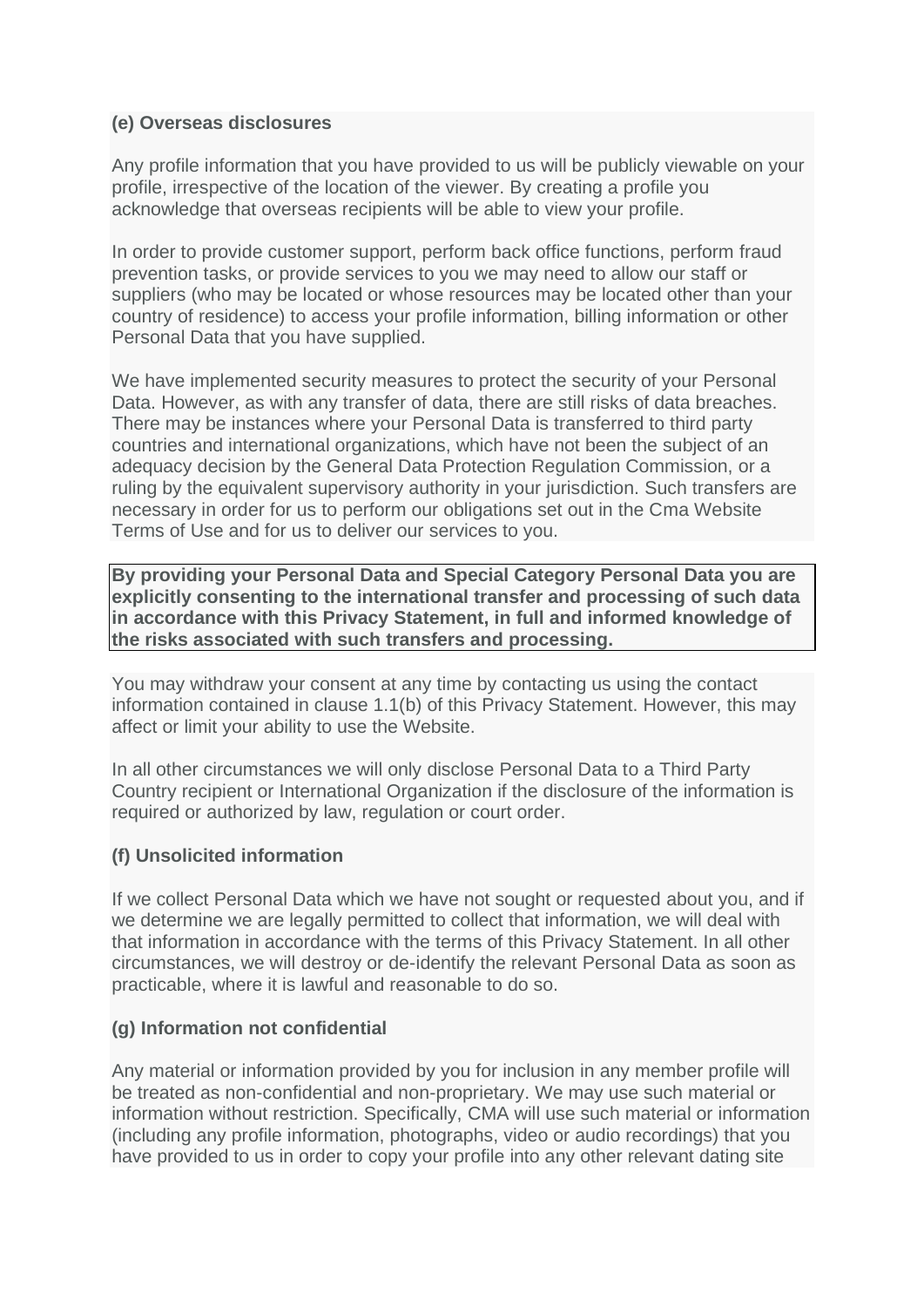owned and operated by CMA. Any such material or information provided by you will be made available for other members or users of the Website to read.

## **(h) Communication**

We reserve the right to send electronic mail to you regarding recommended profile matches, notification alerts of activity such as interest alerts or message alerts, promotions or offers, changes or additions to our services, or any products and services of our affiliated businesses.

If you are a member of our Website you may manage your email preferences by using the settings on the "Notifications" page to customize what type of email communications you wish to receive.

#### **1.5 Destruction of Personal Data**

We will keep your Personal Data only for as long as we need it for legitimate business purposes and as required by applicable law. We will take reasonable steps to erase any Personal Data that we hold about you, where:

**(i)** we no longer need the Personal Data for the purposes for which it was collected and we are not otherwise entitled to retain such data; and **(ii)** we are not required or obligated by law, regulation or court order to retain the information.

If certain information has been provided to third parties in accordance with this Privacy Statement, retention of that information will be subject to the policies of the relevant third party.

### **1.6 Access, correction and portability**

### **(a) Access to Personal Data**

We will provide you with access upon request to the Personal Data held by us in relation to you except to the extent that:

**(i)** giving access would be unlawful; or

**(ii)** denying access is required or authorized by or under a relevant law, regulation or court order.

To request access to your Personal Data, please contact us using the details provided in clause 1.1(b) of this Privacy Statement.

Following your request, we will contact you within one (1) month from the date of receipt of your request and provide you with the Personal Data requested, unless we have determined that some reason or obligation exists requiring us to withhold access to the Personal Data.

### **(b) Third party disclosure**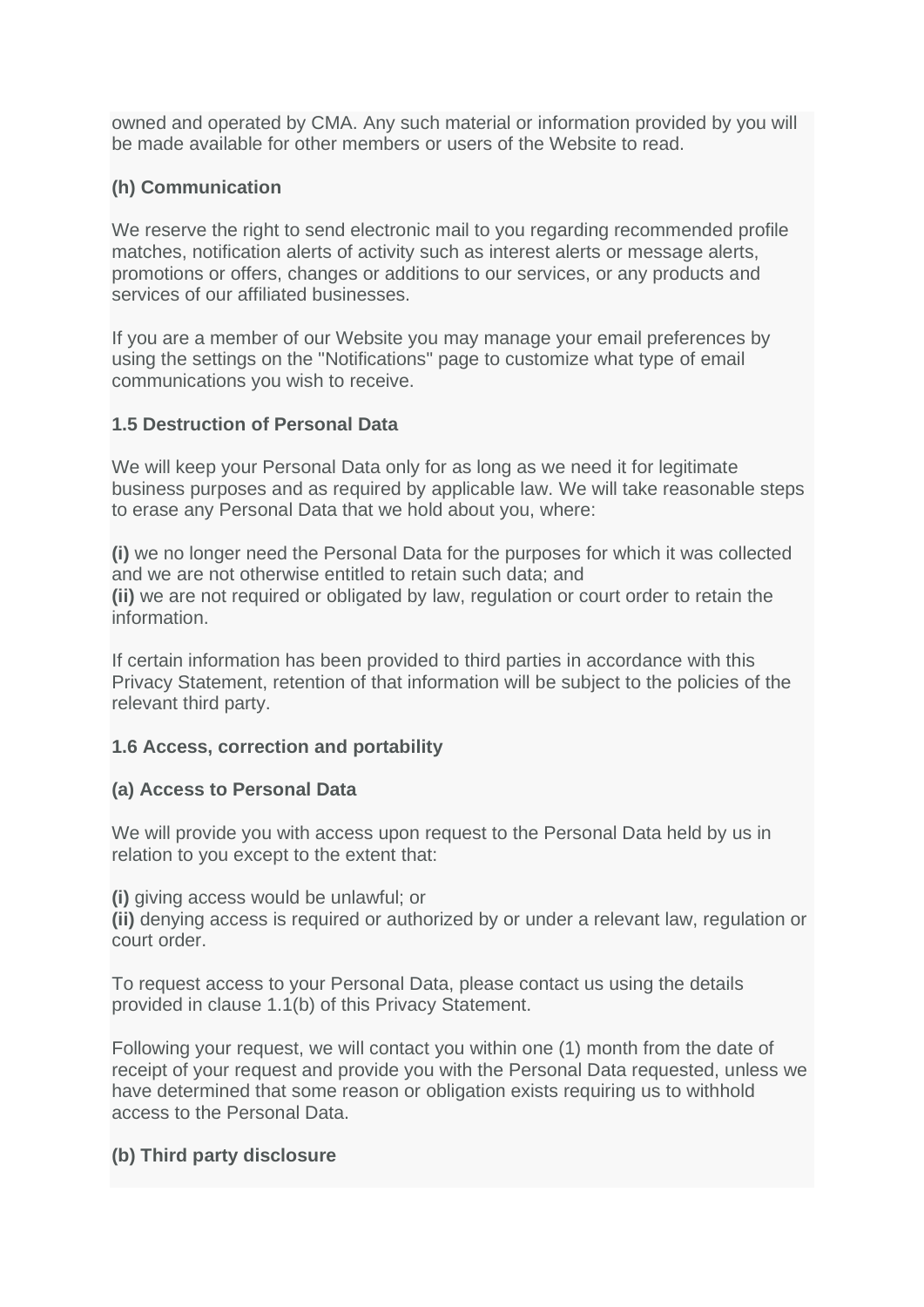We do not sell your Personal Data to any third parties. Unless specifically referred to in this Privacy Statement, we also do not disclose your Personal Data to any third parties for other business purposes. However, notwithstanding this, you may at any time request that we provide confirmation that your Personal Data has not been sold to a third party, or to request details of any third party to which information has been sold or disclosed for business purposes.

# **(c) Data portability**

Insofar as it does not adversely affect the rights and freedoms of others and where you have communicated a request to us:

**(i)** where we have employed an automated means to process your Personal Data, we will provide you with a copy of such Personal Data in a structured, commonly used and machine-readable format; and

**(ii)** after receiving your request, where technically feasible, we will transmit your personal data directly to another data holder.

### **(d) Commercially sensitive information**

Where providing you access to your Personal Data would reveal commercially sensitive information, we are unable to give you access to that information. However, we will provide you with the reasoning behind our determination.

#### **(e) Use of intermediaries**

Where we cannot directly provide you with access to your Personal Data we may, if it is reasonable, engage the services of an intermediary to do so.

#### **(f) Correction and erasure of Personal Data**

It is your responsibility to ensure that the information you provide to us is accurate and to update your Personal Data as necessary. If for any reason you are unable to correct any Personal Data held by us, please contact us using the details provided in clause 1.1(b).

If after receiving your request we choose not to correct your information, we will notify you within one month of the reason of our refusal and the mechanisms available to you to object to our refusal.

If you wish to have your Personal Data erased, please communicate your request to us using the contact information provided. The only circumstances in which we will not take reasonable steps to erase your Personal Data are where we need to keep it in accordance with another provision of this Privacy Statement, the GDPR, or for any other legal reason. However, our deleting of your Personal Data may result in the deletion of your account and will mean you are unable to access our services.

If we correct or erase Personal Data about you that we previously disclosed to a third party in accordance with our Privacy Statement, we will take reasonable steps to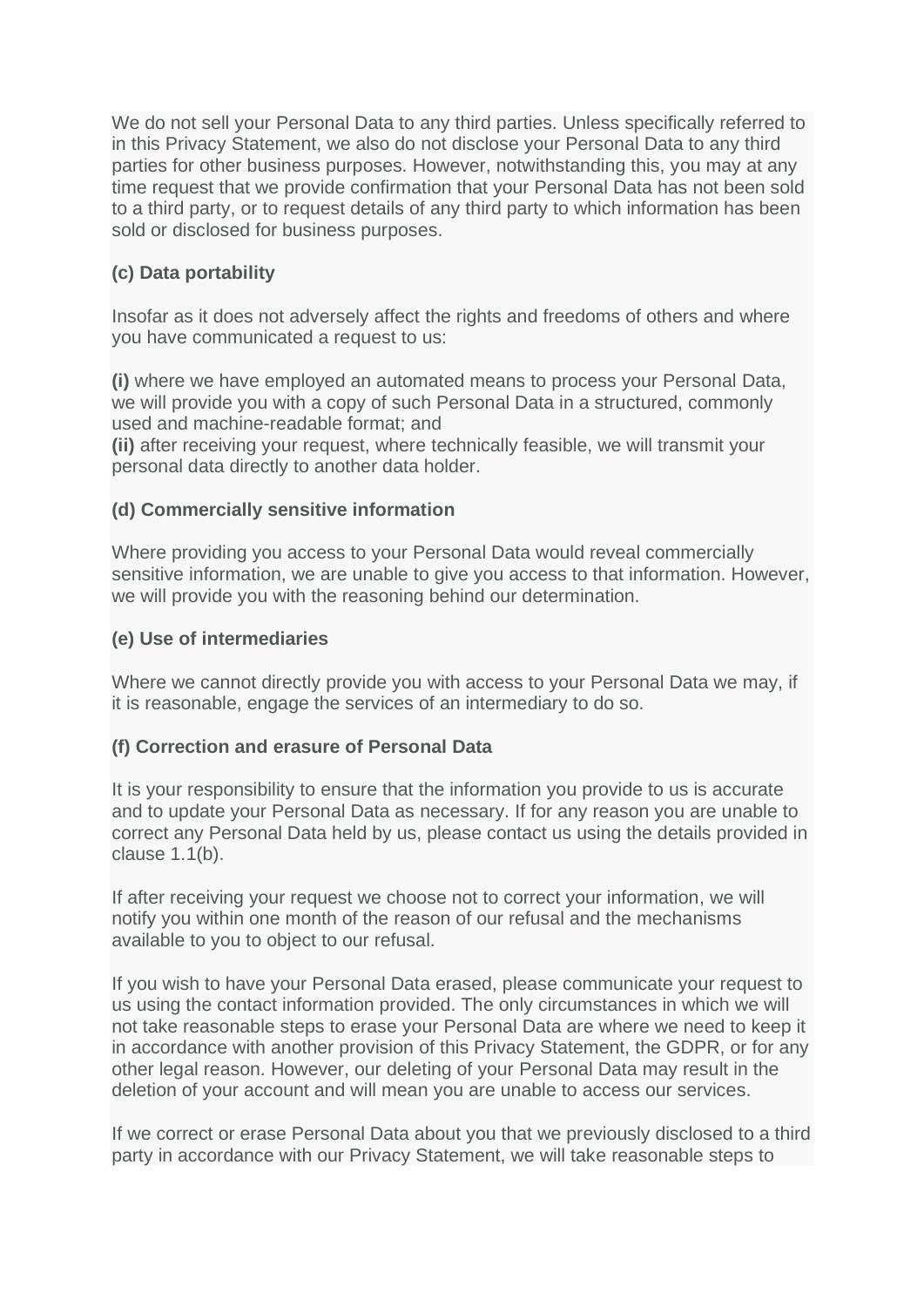notify the third party of the correction or erasure and to request that they do the same.

#### **(g) Refusal to correct or erase**

If at any time we refuse or deny you access to your Personal Data, or refuse to correct or erase your Personal Data, we will provide you with reasons for such denial or refusal.

#### **(h) Restriction of processing**

You may request that we limit or restrict the manner in which we deal with and process your Personal Data, in which case we will only process your Personal Data: with your consent; for the establishment, exercise or defense of legal claims against us; or for the protection of the rights of another person.

### **(i) Costs**

Access to, erasure and rectification of your Personal Data, including any communications related thereto, will generally be provided free of charge.

Where your requests are manifestly unfounded or excessive in nature (particularly due to repetitiveness) we may charge you a reasonable fee for providing the information or communication, or taking the action requested. Where your requests are manifestly unfounded or excessive in nature, we may also refuse your request.

### **(j) Specific objection rights**

If it becomes necessary for us to process your Personal Data without your consent for reasons of:

**(i)** performing a task in the public interest;

**(ii)** the exercise of an official authority that has been vested in us; or **(iii)** where it is in our legitimate interests or the legitimate interests of a third party to do so;

you will have the right to object to such use.

If you object to our use of your Personal Data we will refrain from using your Personal Data unless compelling legitimate grounds exist for us to use that Personal Data, or for the establishment, exercise or defense of legal claims.

If we have collected your Personal Data in accordance with this Privacy Statement and elect to use such Personal Data for the purposes of direct marketing (to which you consent), you have the right to object at any time to such use.

Upon receiving an objection we will, as soon as is reasonably practical, cease using your Personal Data for the purposes of direct marketing.

### **1.7 Complaints**